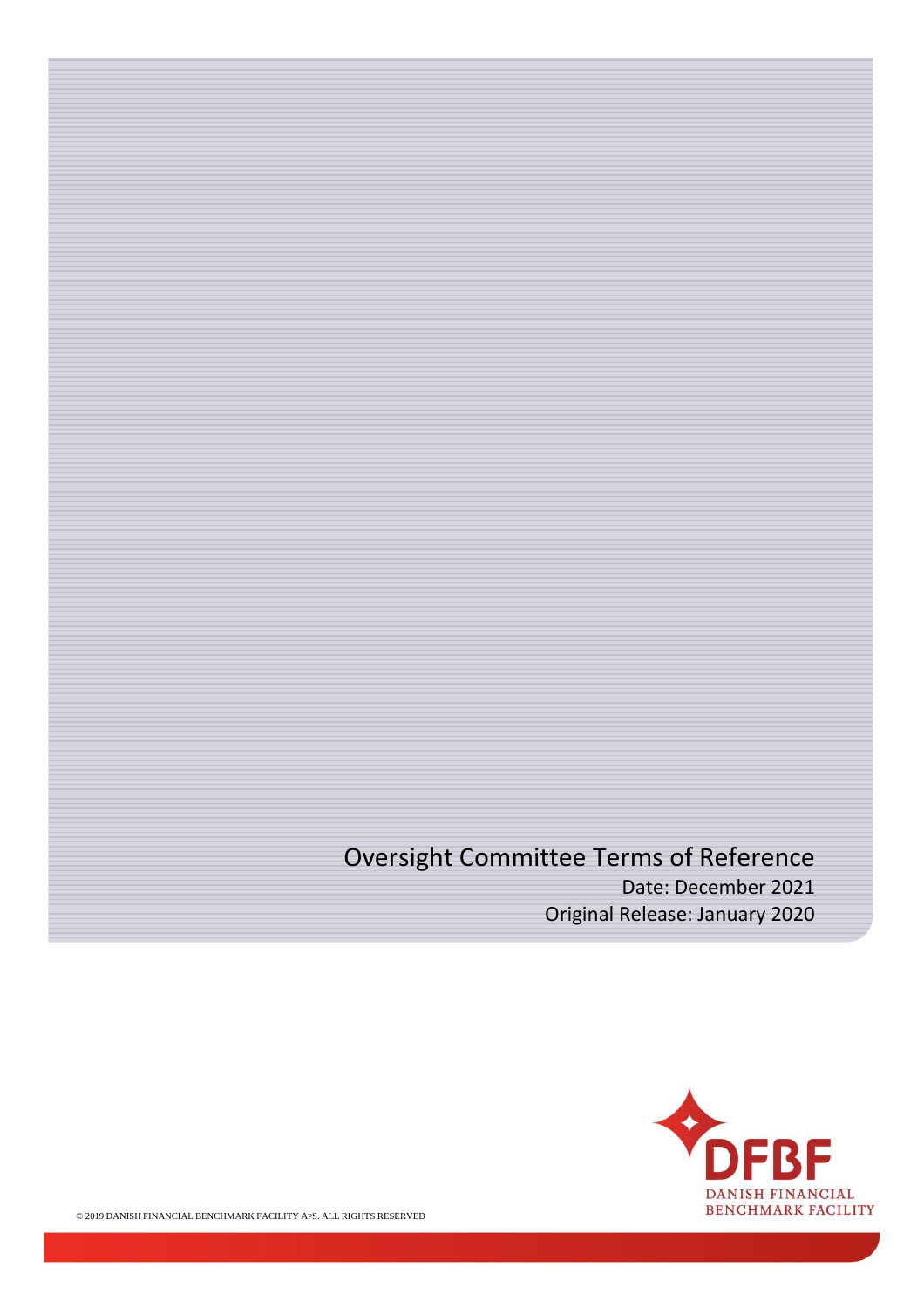#### Contents

| $1 \quad$   |  |
|-------------|--|
| 2           |  |
| 3           |  |
| 4           |  |
| 5           |  |
| 6           |  |
| $7^{\circ}$ |  |
| 8           |  |

Copyright © 2019 by Danish Financial Benchmark Facility ApS (DFBF) all rights reserved. This document or any portion thereof may not be reproduced or used in any manner whatsoever without the express written permission of the DFBF.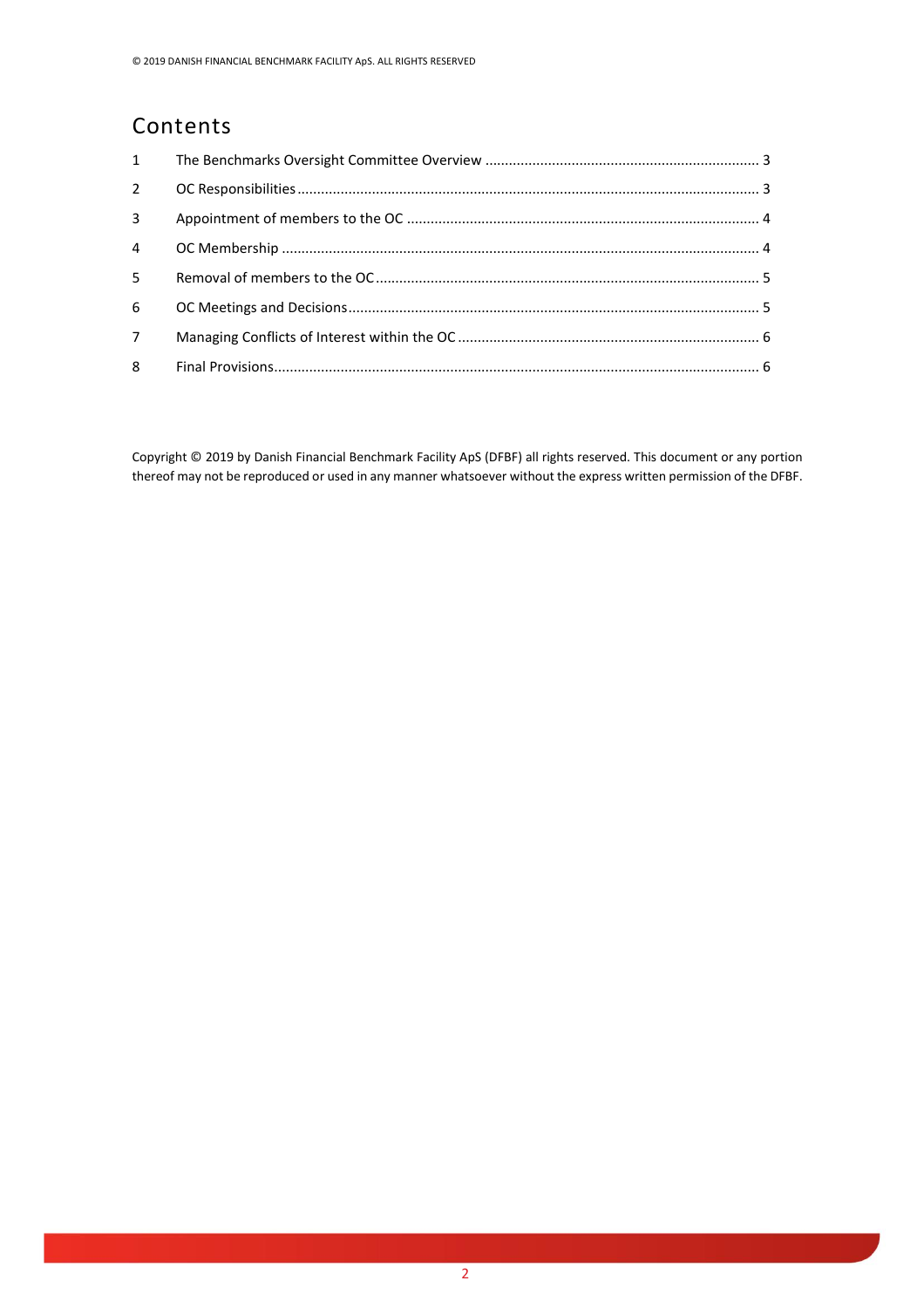## <span id="page-2-0"></span>1 The Benchmarks Oversight Committee Overview

The Danish Financial Benchmark Facility (**DFBF**) is the Benchmark Administrator of the Benchmarks<sup>1</sup>.

The Benchmarks Oversight Committee (**the OC**) is an independent committee appointed by the DFBF Board which has the primary governance oversight of the methodology, determination and dissemination of the Benchmarks. The OC's purpose is to support the integrity, accuracy and reliability of the Benchmarks to the benefit of all users of the benchmarks and reliant market participants. The OC is comprised of a blend of independent experts, representatives from panel banks and the DFBF. Guests, such as representatives from market associations, stakeholder committees, market infrastructure providers and other users of the Benchmarks, may be invited to participate on a non-voting basis.

The OC is embedded within the organisational structure of the DFBF but distinct from other governance functions of the DFBF. A Secretariat to support the OC is provided by the administrator. The OC shall assess and challenge the decisions of the DFBF Board of Directors (the **Board**) with regards to the provision of the Benchmarks to ensure the requirements of regulation, including EU 2016/1011 Benchmark Regulation (**BMR**) are being met.

The DFBF has developed and maintains robust procedures regarding its oversight function, which it makes available to the Danish FSA. The OC is granted access to all DFBF documentation necessary to carry out its duties.

#### <span id="page-2-1"></span>2 OC Responsibilities

The OC shall operate with integrity and shall have the following responsibilities, which shall be adjusted by the administrator based on the complexity, use and vulnerability of the Benchmarks.

With respect to the Benchmarks determination:

- Reviewing the Benchmarks definition and methodology at least annually.
- Overseeing the administrator`s control framework, the management and operation of the Benchmarks, and the Code of Conduct.
- Assessing internal and external audits or reviews and monitoring the implementation of identified remedial actions.
- Monitoring the input data and contributors and the actions of the DFBF as the administrator of the Benchmarks in challenging or validating contributions of input data.
- Taking effective measures in respect of any breaches of the Panel Bank Code of Conduct.
- Reporting to the Danish FSA any misconduct by contributors or the DFBF of which the OC becomes aware, and any anomalous or suspicious input data.
- Overseeing any changes to the Benchmarks Methodology and being able to request DFBF to consult on such changes.
- Reviewing and approving procedures for cessation of the Benchmarks, or of any individual tenor of the Benchmarks, including any consultation about a cessation.
- Overseeing any third party involved in the provision of the Benchmarks, including calculation or dissemination agents.

With respect to the Benchmarks Panel Banks:

• The OC may require an external audit of a contributor if dissatisfied with any aspects of its conduct.

<sup>&</sup>lt;sup>1</sup> Cibor ®, Tomorrow/Next, CITA, SWAP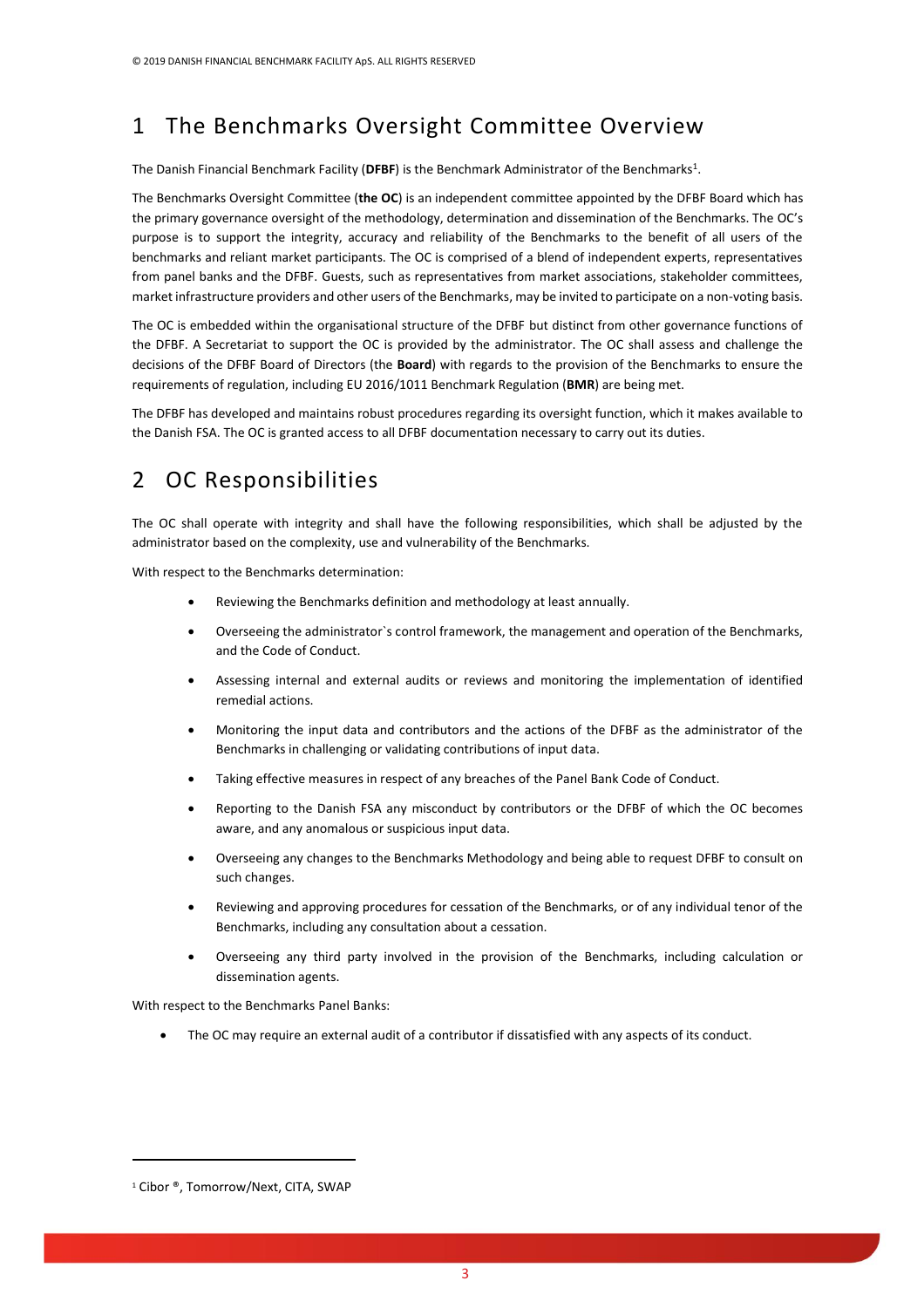#### <span id="page-3-0"></span>3 Appointment of members to the OC

The Board has the authority and responsibility to determine the membership of the OC on an annual basis. Appointments to the OC will be for an initial period of one year. The Board will nominate a candidate to act as the OC's Chairperson and the OC itself will ratify the nomination. If the OC does not wish to ratify the Board nominated candidate, the Board will nominate an alternative candidate for the OC's ratification. This process will continue until the Chairperson position has been confirmed by the OC.

The OC shall be composed of members that together have the skills and expertise appropriate to the oversight of the provision of the Benchmarks and to the responsibilities the oversight function is required to fulfil.

The selection criteria for membership of the OC are as follows:

- Representatives from supervised entities that use the benchmarks should have a demonstrable understanding of how their organisation, and others, use the Benchmarks.
- Independent members must have a good understanding of the BMR and the underlying markets the Benchmarks provide a representative measure of.
- The standing OC will consider the requirement to add new members on to the OC and vote them on to the OC, via a recommendation to the Board.

DFBF Secretariat will assist the Board in identifying suitable nominees for OC membership, taking into consideration the criteria above and other matters such as the nominee's specialist skills, knowledge and expertise, independence and their time capacity to attend meetings. The OC, as a whole, should have sufficient coverage of relevant subject matter including financial markets, legal, regulatory, risk and compliance and accounting.

In accordance with BMR the DFBF will ensure that members with conflicts of interest shall not hold a majority. The DFBF will also give due consideration to conflicts arising from relationships between potential members and other external stakeholders with a vested interest in the Benchmarks rates.

#### <span id="page-3-1"></span>4 OC Membership

The Board will ensure that the OC has a minimum of 6 and a maximum of 12 voting members. Ideally the OC shall include:

- At least two independent members
- Representatives from contributors (Panel Banks) to the Benchmarks where the maximum number of these representatives does not form a majority of OC voting members.
- Representatives from external stakeholders such as market associations, market infrastructure operators and other input data sources in a non-voting capacity.
- At least one DFBF staff not part of the DFBF management body nor directly involved in the provision of the Benchmarks.
- At least one person, not part of the DFBF management body, who is involved in the provision of the Benchmarks in a non-voting capacity.
- Members shall not include persons who have been convicted of financial services related offences., in particular, manipulation or attempted manipulation. Declarations should be collected on an annual basis from all OC members as evidence of no convictions of financial services related offences.

Details of the OC membership will be made public on the DFBF website as will any declaration of conflict of interest along with the processes for election and nomination of OC members.

Observers may be invited to attend meetings of the OC by the Chairman. Observers must have signed a non-disclosure agreement prior to attending and also confirmed in writing any potential conflicts of interest they might have through their attendance. Observers will be asked to leave meetings when issues are being discussed where there is a potential conflict of interest.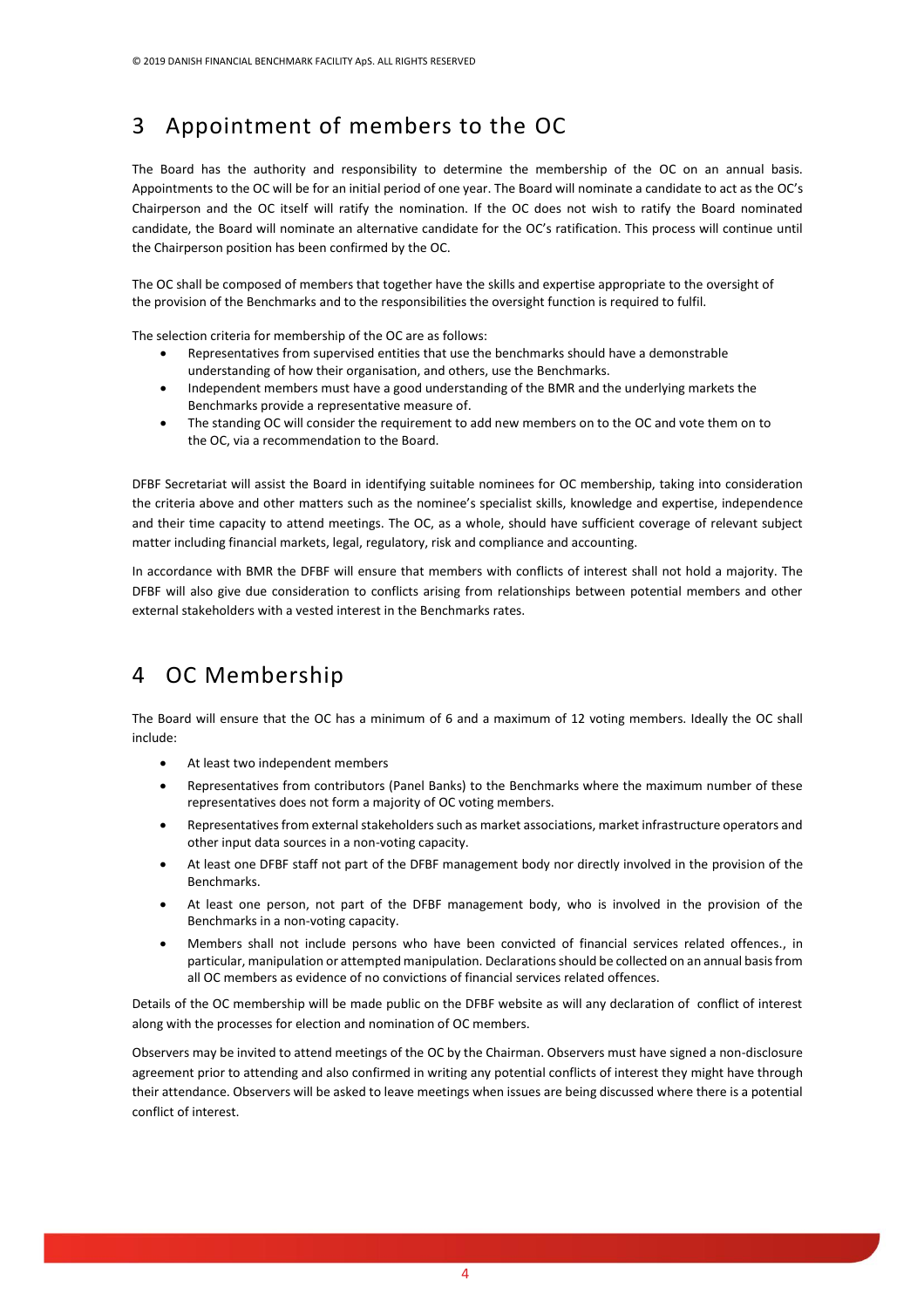## <span id="page-4-0"></span>5 Removal of members to the OC

The Board may remove a person as a member of the OC if, for any reason, it appears appropriate for the Board to do so, including without limitation for the following reasons:

- The Board or the OC is asked by the Danish FSA to remove the person.
- The person was appointed to the OC as a representative of an organisation which he or she is no longer employed by, and the Board considers their involvement is no longer in the best interests of the OC.
- The person has become physically or mentally incapable of acting as a OC member.
- The person has served notice of his or her intention to retire from the OC.
- The person is repeatedly absent from the OC.

A person, as a member of the OC, wishing to resign from the OC is required to communicate their intention to resign by providing six-month's notice in writing to the Chairperson of the OC. The Chairperson, may at their discretion, accept a lesser notice period if requested by the resigning member where, in the Chairperson's opinion, a lesser notice period will have no negative impact upon the OC's ability to fulfil its mandate.

### <span id="page-4-1"></span>6 OC Meetings and Decisions

The OC meets as needed and at minimum on a quarterly basis. Meeting dates should be scheduled 12 months in advance for regular meetings.

A meeting of the OC will be called whenever one of the OC members so requests. The Chairperson can convene a meeting of the OC with a minimum of 48 hours-notice in exceptional circumstances.

Individual matters may be dealt with in writing, provided that all the members consent. Decisions of the OC will be minuted.

Meeting agenda and supporting documents should be distributed to the OC members one week prior to OC meetings, other than for meetings convened at short notice when agenda and supporting documents should be distributed at a minimum the day prior to the meeting.

The OC decisions are made by voting. The OC constitutes a quorum when two thirds of the OC voting members are present. If a voting member is unable to attend a meeting or participate in the consideration of a matter, the member may provide a proxy vote on agenda items to the Chairperson of the OC or any other member of the OC. OC members unable to attend meetings may not be represented at the meeting by an alternative representative.

Where matters for determination cannot be agreed by consensus, an affirmative vote from at least three quarters of OC members present is required for a motion to be carried.

The OC`s decisions shall record any objections raised against the majority's conclusions. In case of dissent, the minutes shall indicate which members voted for and against each decision.

OC meeting discussion and decisions will be minuted, such minutes to be prepared by the Secretariat and distributed to OC members within one week following the meeting.

Summarised versions of the OC minutes, including OC decisions, shall be made publicly available by publication on the DFBF's website within 14 days of OC meetings.